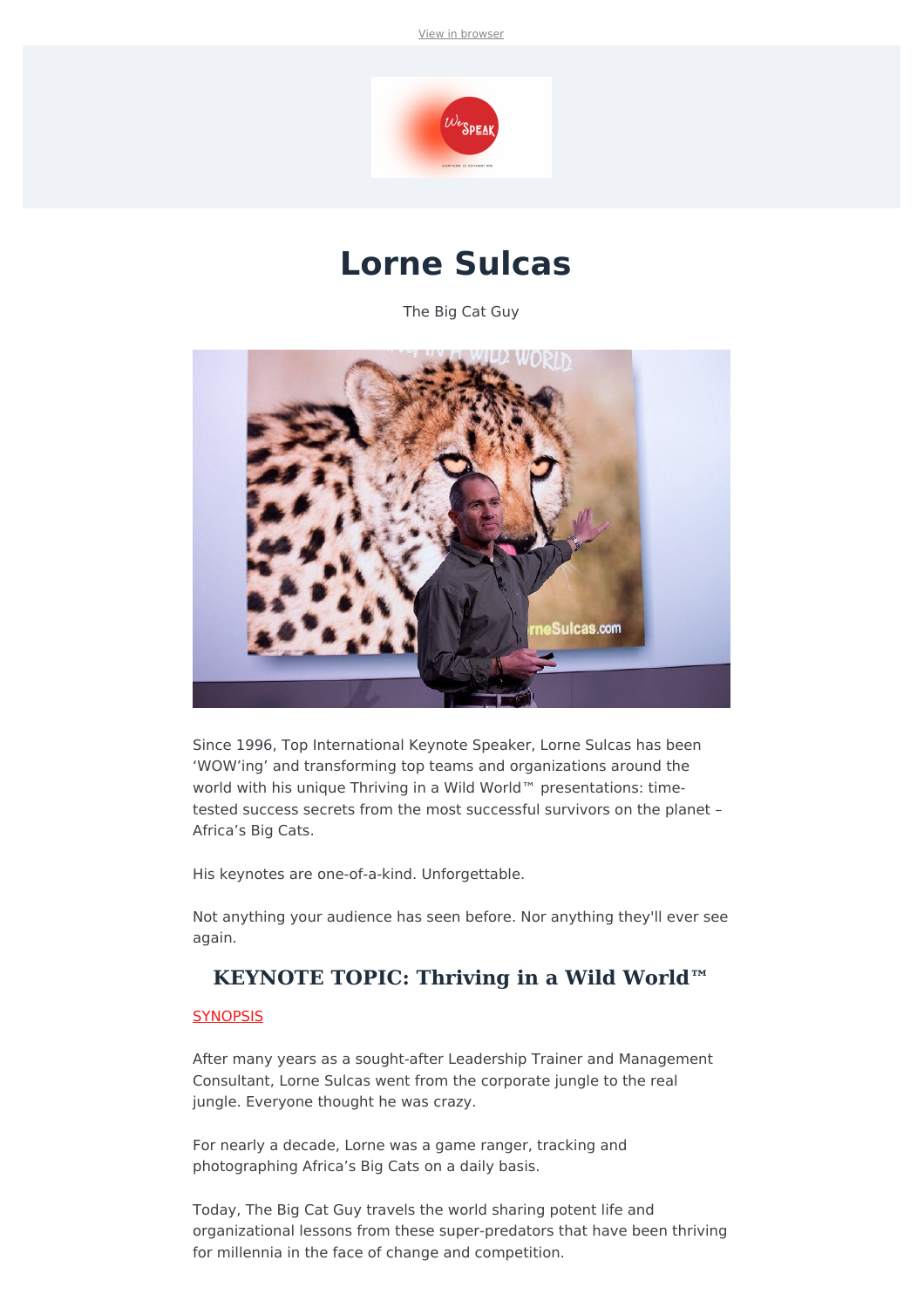No-one has ever fallen asleep in Lorne's keynotes!

#### TAKE AWAY MESSAGES

Lorne reveals to your audience the age-old proven secrets of success: Sustaining growth and exceptional results Resilience in the face of inevitable change Truly exceptional teamwork Potent leadership, innovation and opportunity Getting and maintaining competitive advantage

His inspiration will stay with them forever.

His message moves people to act. He's an extraordinary expert; renowned professional; a 'cat'-alyst; trusted International Conference Keynote Speaker to CEO's and Event Planners around the planet.

**READ MORE ON [LORNE](https://app.motiv8rs.com/listing/lorne-sulcas-the-big-cat-guy/)**

### **WOW YOUR AUDIENCE**

Having an opening or closing Keynote Speaker who 'bombs' is probably an event planner's absolute worst nightmare.

You're looking for a high-energy, high content speaker who will set the critical tone in opening your conference or leave your audience excited and ready to grow after closing it.

- Your speaker's message has to inspire.
- It has to be relevant.
- It has to stick.
- You cannot afford to have a speaker who is forgotten straight after walking off the stage.

Audiences don't forget The Big Cat Guy. Or his message.

Lorne tailors his content to your context.

His is not a speech.

It's an experience.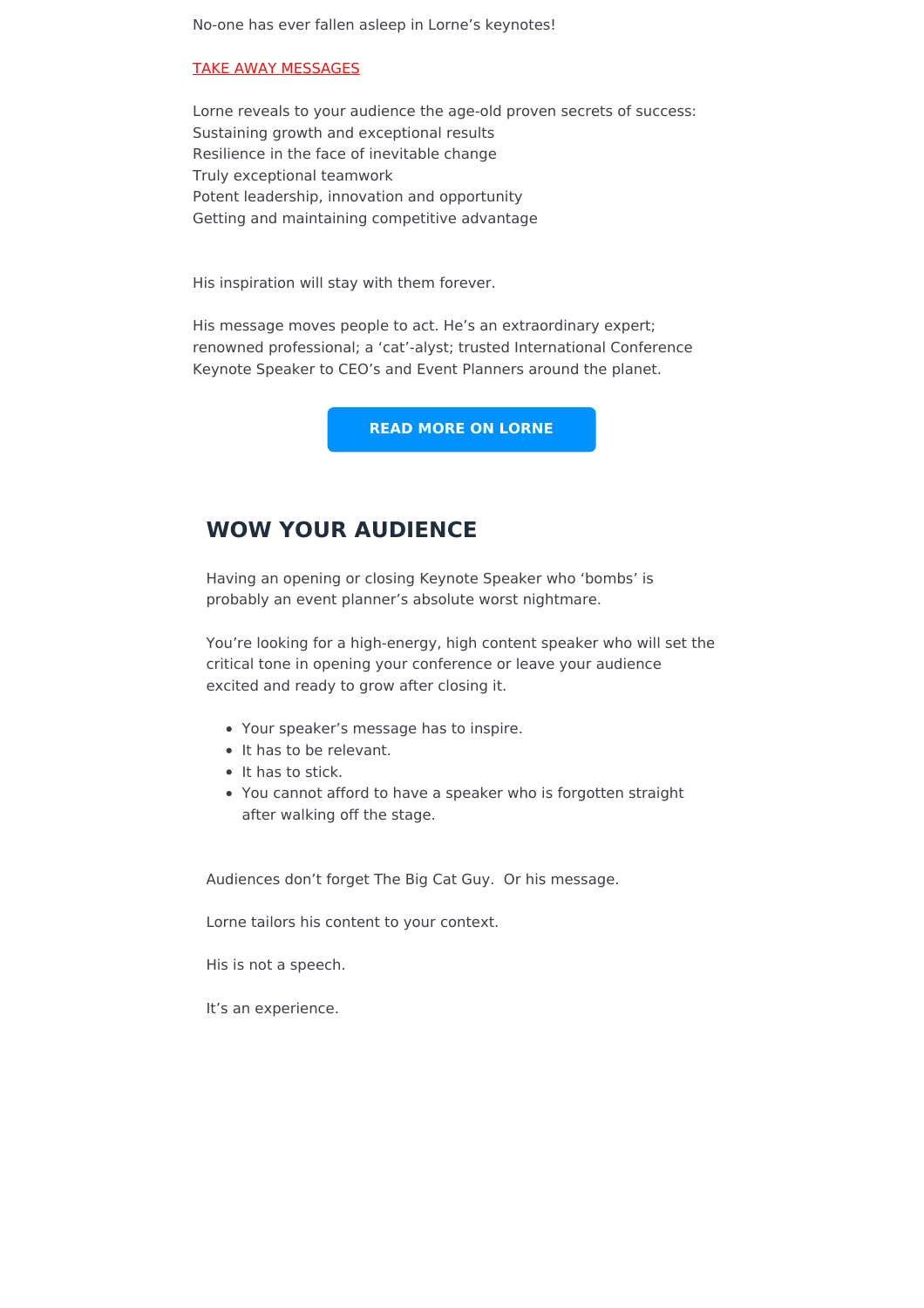

## Rates

Live Events - From \$8,000 Virtual Events - \$5,000

## Travels From

Cape Town, South Africa

# **Contact**

[lorne@lornesulcas.com](mailto:lorne@lornesulcas.com?subject=WeSpeak%20Global%20Enquiry)

**Watch Lorne in Action - [Virtual](https://vimeo.com/596398701) DEMO**

# **Follow Lorne on Social Media**

# AOOM

# **Weekend Good Read:**



## Erin Hatzikostas: Author

You got the best grades, you're never afraid of a challenge, and you work your a\$\$ off at work.

#### **You Do You(ish): Unleash Your Authentic Superpowers**

But. Something just isn't right.